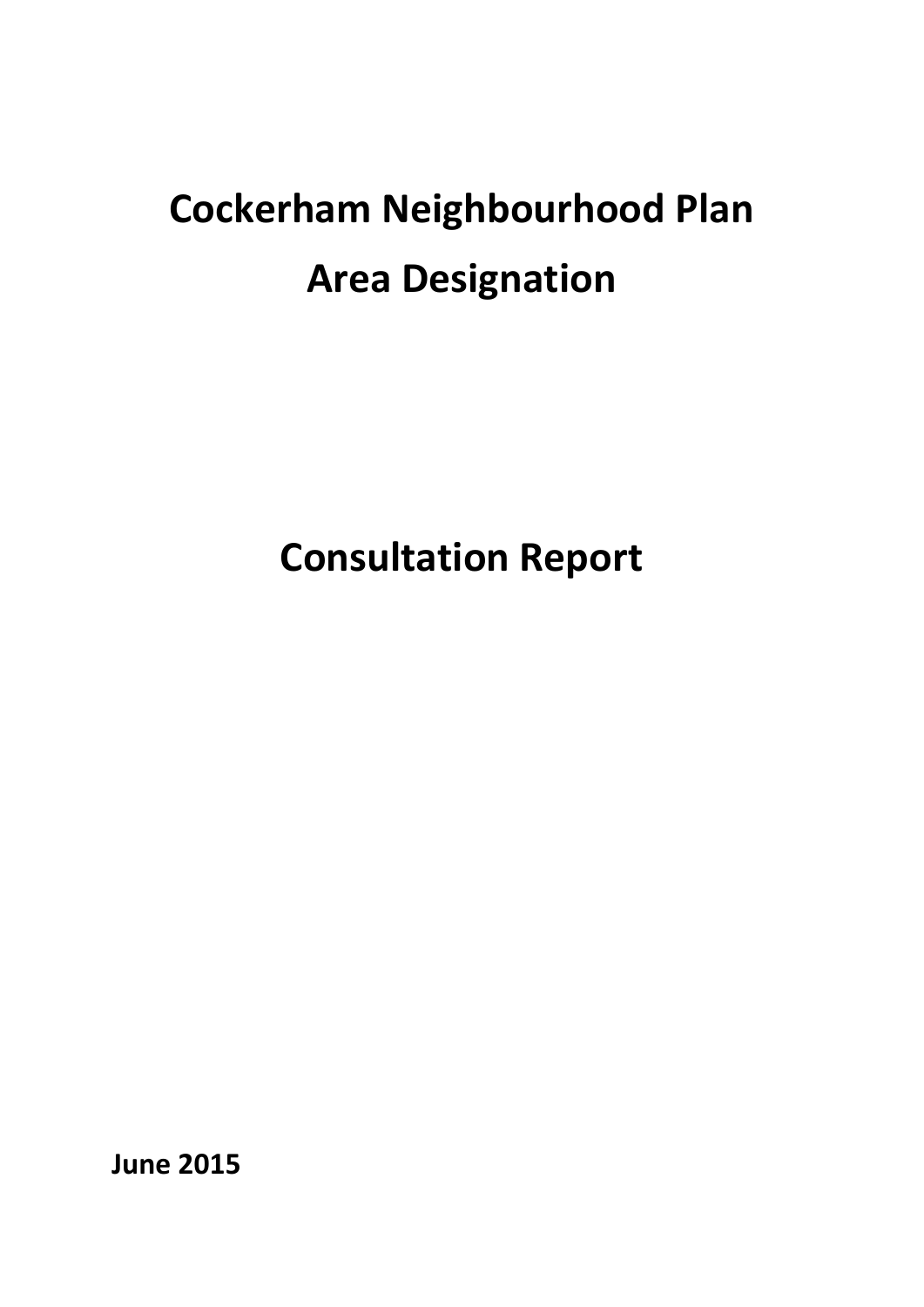### **1. Introduction**

- 1.1 Neighbourhood planning gives communities the chance to decide where new development should be and what it should look like. For example, new homes, shops and offices. A plan must be in line with the District's Local Plan and is subject to an independent examination and community referendum. If approved, a neighbourhood plan forms part of the district's Local Plan and it is used in helping to make decisions on planning applications.
- 1.2 One of the first stages of developing a neighbourhood plan is to agree the area that this will cover.

## **2. Background**

- 2.1 Cockerham submitted an application on 12 April 2015 to designate their neighbourhood plan area, this proposal covered the whole parish area.
- 2.2 Lancaster City Council consulted on the application for 6 weeks, from 20 April 2015 to 1 June 2015, before making a decision.
- 2.3 A press release was issued although the local media chose not to use this. An information email was also sent out to the planning policy consultation list (1,422 contacts).
- 2.4 The application letter, completed form and a map of proposed area could be viewed on the council's website and in Cockerham Parish Hall, The Manor Inn, Cockerham Garage and St Michaels Parish Church.
- 2.5 Comments could be sent to the Planning and Housing Policy Team by email or post.

### **3. Summary of Consultation Responses**

- 3.1 Six organisations and an individual responded to the Cockerham neighbourhood plan designation area consultation.
	- Highways England (20.4.15)
	- Cllr Woodruff (20.4.15)
	- Marine Management Organisation (29.4.15)
	- Historic England (12.5.15)
	- Property Services (19.5.15)
	- Historic England (19.5.15)
	- Natural England (21.5.15)
	- United Utilities (1.6.15)
- 3.2 There have been no objections to the proposed Cockerham neighbourhood plan designation area, however a range of advice and guidance has been provided by a number of respondents.
- 3.3 The Highways Agency (now Highways England) has no objection to the application or the proposed boundary of the proposed Neighbourhood Plan area. They noted that the proposed area is located away from the road network (M6 motorway). However, be interested in any development or